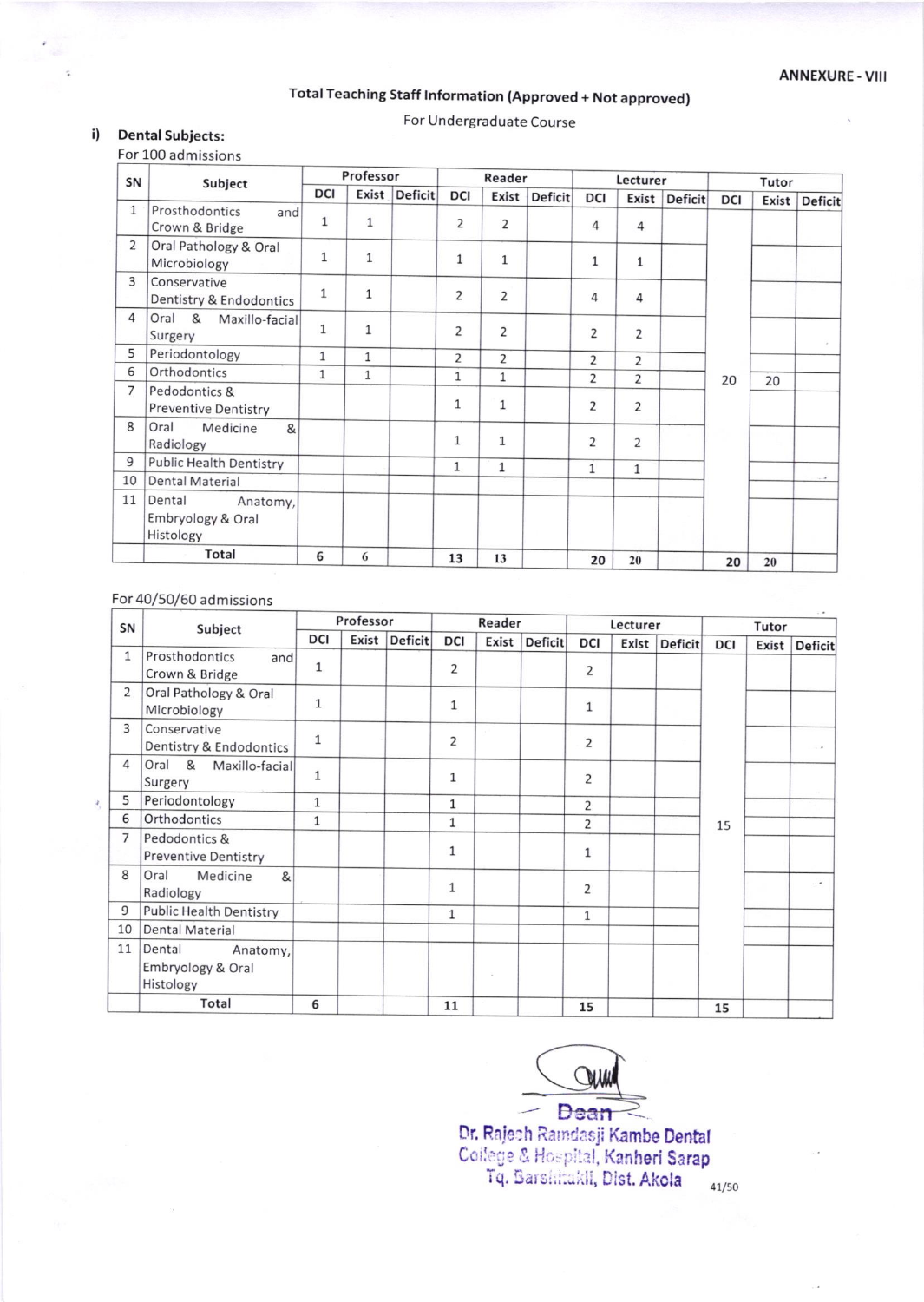## ii) Medical Subjects:

 $\ddot{\phantom{a}}$ 

#### For 100 admissions

| Year         | Subject                  |              | Reader       |                | $\label{eq:2.1} \begin{array}{ll} \mathcal{L}_{\mathcal{A}}(\mathcal{A}) & \mathcal{L}_{\mathcal{A}}(\mathcal{A}) \end{array}$<br>Lecturer |                |                      |  |  |
|--------------|--------------------------|--------------|--------------|----------------|--------------------------------------------------------------------------------------------------------------------------------------------|----------------|----------------------|--|--|
|              |                          | <b>DCI</b>   | Exist        | <b>Deficit</b> | <b>DCI</b>                                                                                                                                 | Exist          | <b>Deficit</b>       |  |  |
|              | Anatomy                  | $\mathbf{1}$ | $\mathbf{1}$ |                | 4                                                                                                                                          | 4              |                      |  |  |
| $1st$ BDS    | Physiology               | $\mathbf{1}$ | $\mathbf{1}$ |                | 2                                                                                                                                          | 2              |                      |  |  |
|              | Biochemistry             | $\mathbf{1}$ | 1            |                | $\overline{2}$                                                                                                                             | 2              |                      |  |  |
| $2^{nd}$ BDS | Pharmacology             | $\mathbf{1}$ | $\mathbf{1}$ |                | 3                                                                                                                                          | 3              | $\sim$ $\rightarrow$ |  |  |
|              | <b>General Pathology</b> | $\mathbf{1}$ | $\mathbf{1}$ |                | $\overline{2}$                                                                                                                             | $\overline{2}$ |                      |  |  |
|              | Microbiology             | $\mathbf{1}$ | $\mathbf{1}$ |                | $\overline{2}$                                                                                                                             | $\overline{2}$ |                      |  |  |
|              | Gen. Medicine            | $\mathbf{1}$ | $\mathbf{1}$ |                | 3                                                                                                                                          | 3              |                      |  |  |
| $3rd$ BDS    | Gen. Surgery             | $\mathbf{1}$ | $\mathbf{1}$ |                | 3                                                                                                                                          | $\overline{3}$ |                      |  |  |
|              | Anesthesiology           | $\mathbf{1}$ | $\mathbf{1}$ |                | $\mathbf{1}$                                                                                                                               | $\mathbf{1}$   | $\sim$ $\sigma$      |  |  |
|              | Total                    | 9            | 9            |                | 22                                                                                                                                         | 22             |                      |  |  |

#### For 40/50/60 admissions

| Year                | Subject                  |              | Reader |                | Lecturer       |       |                 |  |  |
|---------------------|--------------------------|--------------|--------|----------------|----------------|-------|-----------------|--|--|
|                     |                          | DCI          | Exist  | <b>Deficit</b> | <b>DCI</b>     | Exist | <b>Deficit</b>  |  |  |
|                     | Anatomy                  | 1            |        |                | 2              |       |                 |  |  |
| $1st$ BDS           | Physiology               | $\mathbf{1}$ |        |                | $\overline{2}$ |       |                 |  |  |
|                     | Biochemistry             | $\mathbf{1}$ |        |                | $\overline{2}$ |       |                 |  |  |
|                     | Pharmacology             | $\mathbf{1}$ |        |                | $\overline{2}$ |       |                 |  |  |
| $2^{nd}$ BDS        | <b>General Pathology</b> | $\mathbf{1}$ |        |                | $\overline{2}$ |       |                 |  |  |
|                     | Microbiology             | $\mathbf{1}$ |        |                | 2              |       |                 |  |  |
|                     | Gen. Medicine            | $\mathbf{1}$ |        |                | $\overline{2}$ |       |                 |  |  |
| $3^{\text{rd}}$ BDS | Gen. Surgery             | $\mathbf{1}$ |        |                | $\overline{2}$ |       |                 |  |  |
|                     | Anesthesiology           | $\mathbf{1}$ |        |                | $\mathbf{1}$   |       | $\sim$ $\sigma$ |  |  |
|                     | Total                    | 9            |        |                | 17             |       |                 |  |  |

CHA Dr. Rajesh Ramdasji Kambe Dental ege & Hospital, Kanheri Sarap<br>I.g. Barshitakli, Dist, Ahola

42/SO